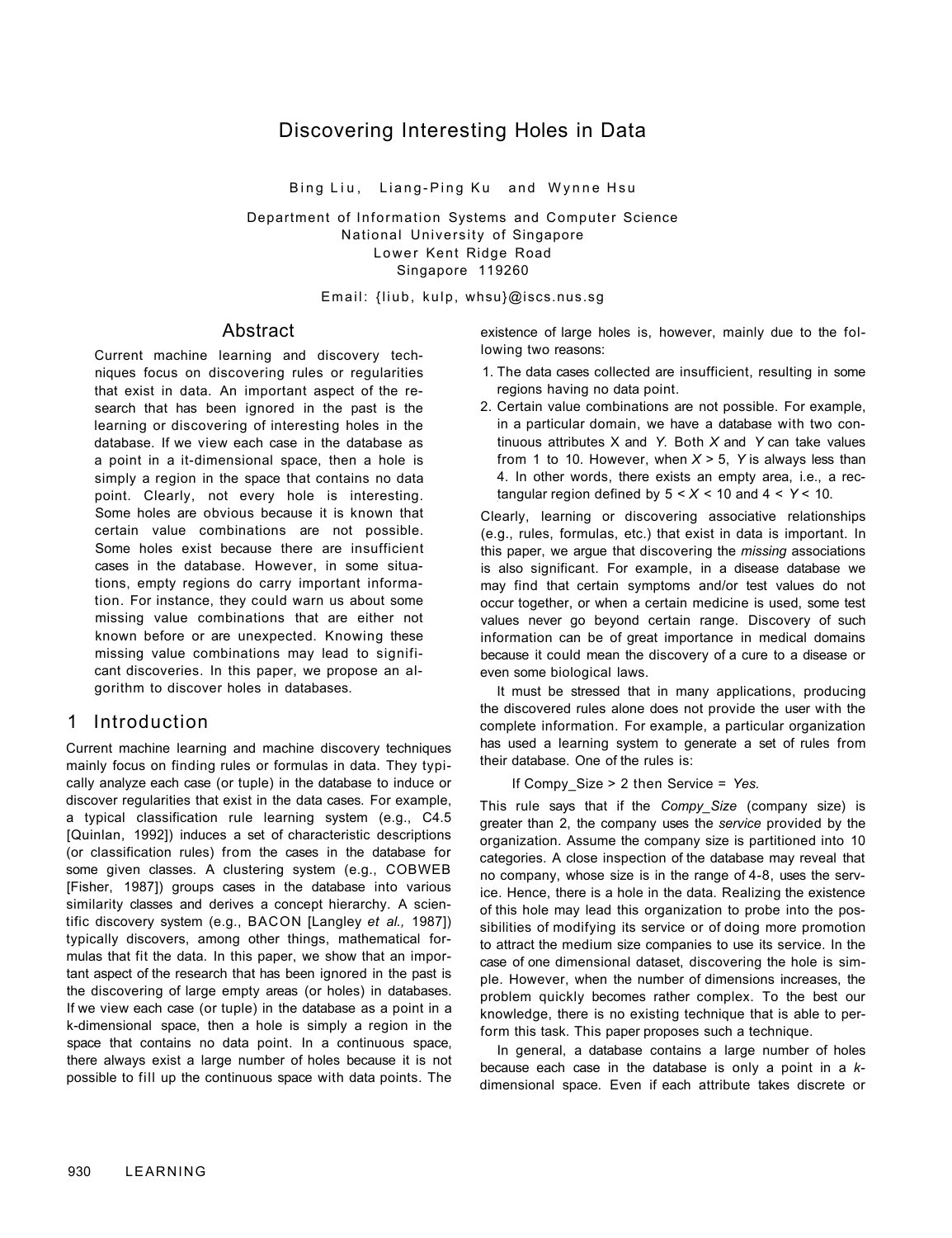nominal values, it may be still quite difficult to fill the whole space. However not all holes are interesting. Most of them are not. The following types of holes are not interesting:

- 1. *Small holes:* they exist because there is only a limited number of cases in the database.
- 2. *Known impossible value combinations:* they exist because certain value combinations are not possible and this fact is known previously.

However, certain types of holes can be of great importance:

- 1. holes that represent impossible value combinations that are not known previously.
- 2. holes that indicate that the data collected within those areas are insufficient.
- 3. holes that are suspected by the user and need confirma- .tion.

This paper proposes an algorithm that is able to find the holes in a k-dimensional continuous space, and sort them according to their sizes.

### 2 Preliminaries

The database that our algorithm works with is a normal database, which consists of the descriptions of *N* cases in the form of tuples. Each case in the database is described by w distinct attributes,  $A_1$  ...,  $A_i$  ...,  $A_w$ , so that in an instantiation of case description, an attribute  $A_i$  takes on the value v, e *domain(Ai).* Some attributes take continuous or ordinal values, and we call these attributes continuous attributes. Other attributes take nominal values, and we call them discrete/nominal attributes.

Since the focus of this paper is on the space formed by continuous attributes, the proposed algorithm only uses the continuous attributes in its discovering process. In many situations, the user may not be interested in the holes that exist in the whole database, but only a segment of the database that satisfies certain requirements. Then, some preprocessing can be performed to extract the segment of the database. Assume the resulting segment of the database has *k*  continuous attributes. The user then needs to specify the bounding (minimum and maximum) values for each attribute, denoted by *mini* and *maxi* for 1 < i *<, k.* With these attributes and their bounding values, a it-dimensional continuous space *S* is defined, within which the data tuples (or points) in the segment of the database are contained.

In theory, a hole can be of any shape. In this paper, we restricts the shape to hyper-rectangles (holes of this shape are easily understood by the user). In particular, we are interested in the so-called *maximal hyper-rectangles* (MHR).

Definition: Given a it-dimensional continuous space 5, where each dimension  $i$  (1 <,  $i$  <,  $k$ ) is bounded by a minimum and maximum value (denoted by mm, and *maxi).*  There exist *n(n<N)* data points (or tuples) in *S.* A *maximal hyper-rectangle* (MHR) is an empty hyper-rectangle that has no data point within its interior and has at least one data point on each of its *2k* bounding surfaces. We call these points the *bounding points* of the hyperrectangle. Each side *i* of the MHR is parallel to one axis of 5 and orthogonal to all the others.

The number of MHRs in a continuous space can be huge. However, we are only interested in those MHRs that are *sufficiently large* (or *significant).* The user can specify how to measure the size of a MHR and what size is considered *sufficiently large.* These are all application dependent. A simple way of measuring the size of a MHR is by its volume. As for what size is considered *sufficiently large,* we may use a threshold volume or a minimal length for each side of the MHR, or a combination of both.

Our *objective* is to find all the MHRs in the user-specified k-dimensional continuous space that satisfy the *sufficiently large* criterion and to rank them according to their sizes.

### 3 The Proposed Algorithm

### 3.1 Overview of the algorithm

The main idea is as follows. Given a k-dimensional continuous space *S,* and *n* points (or data cases) in S, we first start with one MHR, which occupies the entire space S. Then each point is incrementally added to *S.* At each insertion, we update the set of MHRs that have been found this far. The update is done as follows. When a new point is added, we identify all the existing MHRs that contain this point. These hyper-rectangles are no longer MHRs since they now contain a point within their interiors. Using the newly added point as reference, a new lower and upper bound for each dimension are formed to result in 2 new hyper-rectangles along that dimension. If these new hyper-rectangles are found to be sufficiently large, they are inserted into the list of existing MHRs, otherwise they are discarded.

### 3.2 The details of the algorith m

Given a point *X*, we denote  $X(i)$  as the value of *X* along the i<sup>th</sup> dimension. A MHR, H, is denoted as:

### $H = ((L_1, U_1), ..., (L_i, U_i), ..., (L_k, U_k))$

where  $L_i$ , and  $U_i$ , are respectively the sets of lower and upper bounding points of *H* along the *ith* dimension. Note that the lower (or the upper) bound of *H* is bounded by a set of lower (or upper) bounding points, rather than a single value. Let *T*  denote a data structure that stores a collection of MHRs, and *T* supports the following functions:

- 1. *Insert(T, H):* it inserts the MHR *H* into *T.*
- *2. Deleted (T,H*): it deletes the MHR *H* from *T.*
- 3. *ContainmentSearch(T, X):* it returns a list of MHRs from *T* that contain the point *X.*

The data structure *T* can be implemented by first transforming the MHRs into 2k-dimensional points [Preparata and Shamos, 1985] and then storing them in a Pseudo *2k-d* tree [Overmars and Leeuwen, 1982].

We also define a function *BigEnough(H)* which returns TRUE if the MHR *H* is considered to be *sufficiently large*  (or significant). Note that *BigEnough()* must satisfy the following: *if BigEnough(H')* is true, then *BigEnough(H)* must be true for all *H* that contain *H'.* 

For simplicity of notation in the algorithm, we let S/<sub>i</sub>, and *Su<sub>i</sub>* (for each dimension i) to be "points", where  $Sl<sub>i</sub>(i) = min<sub>i</sub>$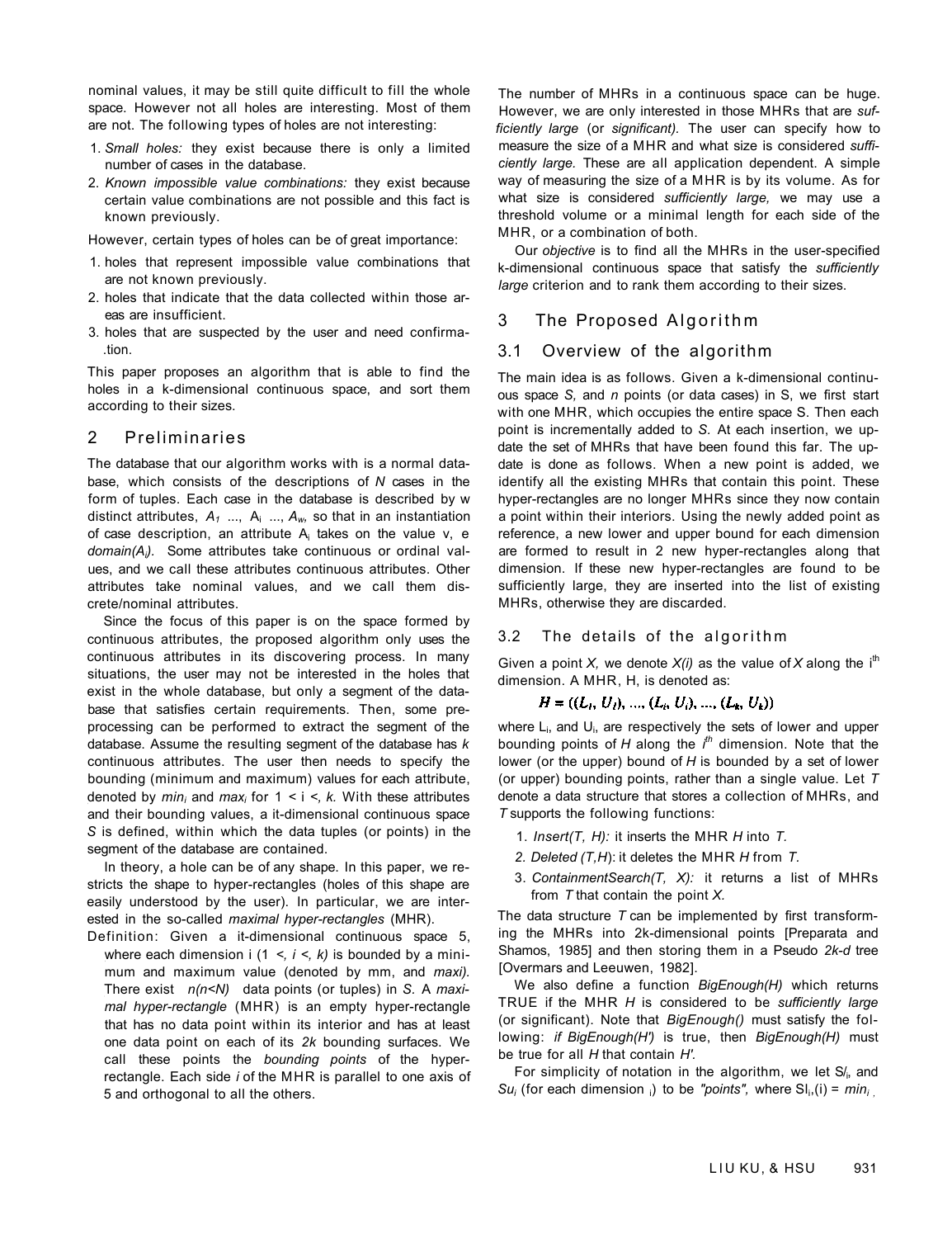$Su_i(i) = max_i$ , and  $Sl_i(i) = Su_i(i) =$  undefined for  $i \neq j$ . Any comparison with  $Sl_i(j)$  or  $Su_i(j)$  (where  $j \neq i$ ) is always true. Hence,  $Sl_i$  (or  $Su_i$ ) serves as the *bounding plane* (which includes all the points on the plane) along the  $i<sup>th</sup>$  dimension. The proposed algorithm is shown in Figure 1.

|    | 1 Algorithm FindMHR                                                      |  |  |  |  |  |
|----|--------------------------------------------------------------------------|--|--|--|--|--|
| 2  | $Insert(T, ((\{Sl_1\}, \{Su_1\}), , (\{Sl_i\}, \{Su_i\}),$               |  |  |  |  |  |
|    | , $(\{Sl_k\}, \{Su_k\})$ );                                              |  |  |  |  |  |
| 3  | for each point $X$ in the database do                                    |  |  |  |  |  |
| 4  | $RL = ContinmentSearch(T, X);$                                           |  |  |  |  |  |
| 5  | for each $H=(L_1, U_1), \ldots, (L_i, U_i), \ldots, (L_k, U_k)$ in RL do |  |  |  |  |  |
| 6  | if $X$ is on a surface of $H$ then                                       |  |  |  |  |  |
| 7  | insert $X$ into the set of bounding points                               |  |  |  |  |  |
|    | in that surface                                                          |  |  |  |  |  |
| 8  | else                                                                     |  |  |  |  |  |
| 9  | Delete(T, H);                                                            |  |  |  |  |  |
| 10 | for each dimension <i>i</i> do                                           |  |  |  |  |  |
| 11 | for each $j \neq i$ do                                                   |  |  |  |  |  |
| 12 | $L'_i = \{l \in L_i   l(i) < X(i)\};$                                    |  |  |  |  |  |
| 13 | $U'_i = \{u \in U_i   u(i) < X(i)\};$                                    |  |  |  |  |  |
| 14 | $L^* = \{l \in L_j   l(i) > X(i)\};$                                     |  |  |  |  |  |
| 15 | $U''_i = \{u \in U_i   u(i) > X(i)\}\$                                   |  |  |  |  |  |
| 16 | endfor:                                                                  |  |  |  |  |  |
| 17 | if $L'_j$ and $U'_j$ not empty for all $j \neq i$ and                    |  |  |  |  |  |
|    | BigEnough(H' = $((L'_1, U'_1), , (L_i, \{X\}),$                          |  |  |  |  |  |
|    | $\dots$ (L' $\ldots$ U')) then                                           |  |  |  |  |  |
| 18 | Insert(T, H')                                                            |  |  |  |  |  |
| 19 | endif:                                                                   |  |  |  |  |  |
| 20 | if $L''_j$ and $U''_j$ not empty for all $j \neq i$ and                  |  |  |  |  |  |
|    | $BigEnough(H'' = ((L'', U''), , ((X), U_i),$                             |  |  |  |  |  |
|    | , $(L''_1, U''_4)$ then                                                  |  |  |  |  |  |
| 21 | Insert $(T, H^{\prime})$                                                 |  |  |  |  |  |
| 22 | endif                                                                    |  |  |  |  |  |
| 23 | endfor                                                                   |  |  |  |  |  |
| 24 | endif                                                                    |  |  |  |  |  |
| 25 | endfor                                                                   |  |  |  |  |  |
| 26 | endfor                                                                   |  |  |  |  |  |
| 27 | Sort and report all the MHRs in $T$ according to their sizes;            |  |  |  |  |  |

Figure 1. The proposed algorithm

#### $3.3<sub>1</sub>$ An example

We use an example to illustrate the working of the algorithm. Suppose we have a 2-dimensional space  $S(ABCD)$  as shown in Figure 2. The first MHR is the whole space, ABCD, which is described with:



Figure 2. The original space or the first MHR

Line 3. We add the first point  $X = P_i$  to the inside of ABCD (see Figure 3).

Line 4. Since in this case there is only one MHR (the original space ABCD) contains  $P_i$  in T, thus

$$
RL = \{((L_1, U_1), (L_2, U_2))\},\
$$

where  $L_1 = \{S_l\}$ ,  $U_1 = \{Su_1\}$ ,  $L_2 = \{S_l\}$  and  $U_2 = \{Su_2\}$ .

Line 5. The first MHR to be considered is

 $H = ((L_1, U_1), (L_2, U_2))$ , i.e. ABCD in Figure 2.

- Line 6. Since  $P_i$  (Figure 3) is not on a surface of H, we proceed to Line 9.
- Line 9.  $H$  is deleted since it is no longer a MHR. It will be replaced with smaller MHRs.
- Line 10. We split  $H$  along each dimension. Dimension 1 is considered first.
- Line 11-16. In this part, we look for the sets of bounding points along dimension 2.  $L'_2$  and  $U'_2$  are the sets of lower and upper bounding points for the new MHR that will be formed to the left of  $P_1$ .  $L''_2$  and  $U''_3$  are the sets of lower and upper bounding points for the new MHR to be formed to the right side of  $P_L$ . We obtain:

$$
L'_2 = \{Sl_2\}, U'_2 = \{Su_2\}, \text{and}
$$

$$
L''_2 = \{Sl_2\}, U''_2 = \{Su_2\}.
$$

Line 17-19. It forms the new MHR  $H'$  that uses  $P<sub>1</sub>$  as its upper bounding point on dimension 1, and  $L'_2$  and  $U'_2$  as its sets of lower and upper bounding points on dimension 2. Since in this case, both  $L'_2$  and  $U'_2$  are not empty, then

 $H' = (\{Sl_1\}, \{P_1\}), (\{Sl_2\}, \{Su_2\}),$ 

which is AEFD in Figure 3. Assume  $H'$  is big enough. It is inserted into  $T$  (Line 18).

Line 20-22. This forms the other new MHR  $H''$  that uses  $P<sub>i</sub>$ as the lower bounding point on dimension 1. We obtain,  $H'' = (\{P_1\}, \{Su_1\}), (\{Sl_2\}, \{Su_2\})),$ 

which is EBCF in Figure 3. Assume  $H''$  is also big enough. It is inserted into T.



Figure 3. Splitting ABCD along dimension 1

Line 10-16. Next, we consider dimension 2. We have:

 $L'_1 = \{S_l\}, U'_2 = \{Su_l\}, \text{and } L''_1 = \{S_l\}, U''_2 = \{Su_l\}.$ Line 17-22.  $H'$  and  $H''$  are the two new MHRs formed due to

$$
P_1
$$
 splitting the original MHK along dimension 2 (see  
Figure 4). We then have,  
 $U = U(S1) + (S_1)Y + (S_1)Y + (S_2)Y$  and

$$
H' = ((\{Sl1\}, \{Su1\}), (\{Sl2\}, \{P1\}))
$$
 and  

$$
H'' = ((\{Sl1\}, \{Su1\}), (\{P1\}, \{Su2\}))
$$
,  
which are ABGH and HGCD in Figure 4 respectively.

This ends adding the first point and updating  $T$  with the new MHRs. Let us now add another point,  $P_2$ , into the space (see the location of  $P_2$  in Figure 5).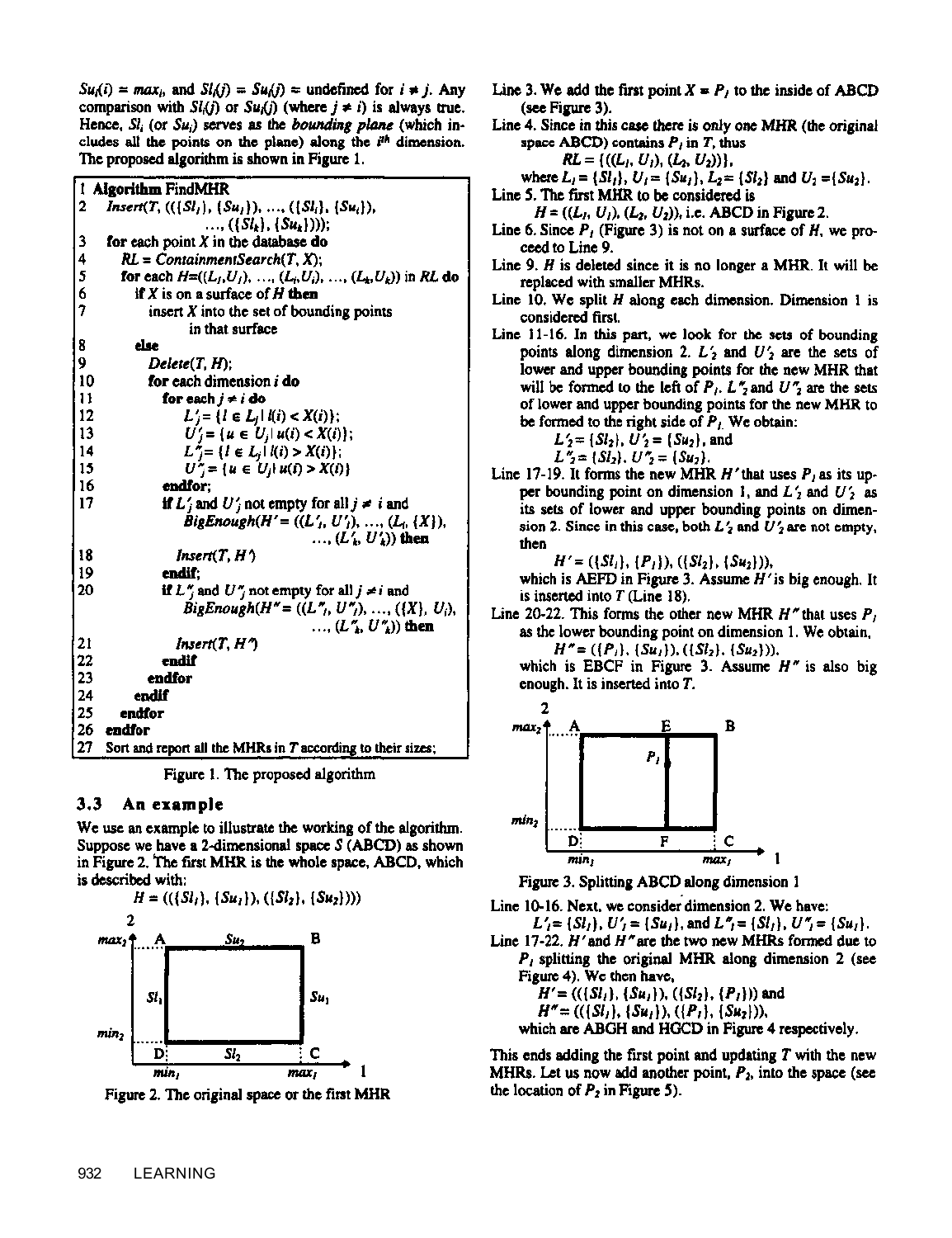

Figure 4. Splitting ABCD along dimension 2 Line 4. The set of MHRs in  $T$  containing  $P_2$  is:  $RL = \{((\{Sl_1\}, \{P_1\}), (\{Sl_2\}, \{Su_2\})),$  $((\{Sl_1\}, \{Su_1\}), (\{Sl_2\}, \{P_1\}))).$ They are AEFD and HGCD respectively in Figure 4. Line 5-9. We consider the first MHR,  $H = ((\{Sl_1\}, \{P_1\}), (\{Sl_2\}, \{Su_2\})),$ 

which is AEFD in Figure 5. Since  $P_2$  is not on a surface of  $H$ .  $H$  is deleted.

Line 10. Assume dimension 1 is considered first.

Line 11-16. The bounding points obtained are:

 $L'_2 = \{S_l\}, U'_2 = \{Su_2\}, \text{ and } L''_2 = \{Sl_2\}, U''_2 = \{Su_2\}.$ Line 17-22. We obtain

$$
H' = ((\{Sl_1\}, \{P_2\}), (\{Sl_2\}, \{Su_2\})) \text{ and } H'' = ((\{P_2\}, \{P_1\}), (\{Sl_2\}, \{Su_2\})),
$$

which are AKMD and KEFM respectively in Figure 5. Assume they are big enough. They are inserted into  $T$ ,



Figure 5. Splitting AEFD along dimension 1

Line 10-16. Consider dimension 2 w.r.t. the same MHR,

 $H = ((\{S_l\}, \{P_l\}), (\{S_l\}, \{S u_2\}))$ . We obtain,  $L'_i = \{S l_i\}, U'_j = \{\}, \text{ and } L''_j = \{S l_i\}, U''_j = \{P_i\}.$ Note that in this case,  $U'_1 = \{\}$  because the coordinate of  $P_1$  along dimension 1 is greater than the coordinate of  $P_2$ along dimension 1. See OF in Figure 6 (there is no point on OF). This means that there is no upper bounding point along dimension 1.



Figure 6. Splitting AEFD along dimension 2

Line 17-22. There is no H'because  $U'_{1} = \{\}$ . H'should be (if it exists) NOFD in Figure 6, but NOFD is not a MHR. Its space will be occupied later by another MHR. Here we only have  $H^*$ .

 $H'' = ((\{Sl_1\}, \{P_1\}), (\{P_2\}, \{Su_2\})),$ 

which is AEON in Figure 6.

Line 5. We now go back to work on the other MHR.

 $H = ((\{S_l\}, \{S_{u_1}\}), (\{S_l\}, \{P_l\}))\},$ 

which is HGDC in Figure 4 or 7.



Line 6-21. After going though the similar process as the above, we obtain 3 new MHRs,

 $((P_2), \{Su_1\}, ((Sl_2), \{P_1\}))$ : RGCM in Figure 7.

 $((\{St_1\}, \{Su_1\}), (\{St_2\}, \{P_2\}))$ : NQCD in Figure 7.

 $((\{Sl_1\}, \{Su_1\}), (\{P_2\}, \{P_1\}))$ : HGQN in Figure 7. Note that HRMD is not a MHR because there is no bounding point on HR, however, HRMD is inside the MHR AKMD formed earlier. NOFD, which was not included in any new MHR when we consider AEFD, is now inside NOCD.

The final of sets of MHRs in T are RGCM, NQCD, HGQN, AKMD, KEFM, AEON, ABGH, EBCF respectively in Figure 7.

#### $3.4$ Proof of correctness

A sketch of the proof of the correctness of the algorithm is presented next. We prove that the algorithm FindMHR produces all possible MHRs that have sizes accepted by the BigEnoughO function. Hence, we need to show that any hyper-rectangle reported by FindMHR must be maximal and accepted by BigEnough(), and any given MHR that is accepted by BigEnoughO in the space S must be reported. The former is easy to show as our algorithm checks each hyperrectangle before it is inserted into  $T$ , Hence we focus our attention on proving the latter.

The detailed proof is too long to be presented here, instead we give an outline of the proof (interested reader may refer to [Ku et a/., 1997] for the detailed proof). Let us first assume that BigEnoughO accepts MHR of all sizes, i.e., no pruning is done. Our task is to prove that the algorithm FindMHR finds all possible MHRs, i.e., the data structure T stores all possible MHRs. The proof will proceed in an inductive manner, showing at the base case, when there is no point inserted, there is only 1 MHR which occupies the whole space. Then at each iteration, if  $T$  already stores all MHR before the next point  $X$  is inserted, by inserting  $X$  and performing all the necessary updates,  $T$  contains all resultant MHRs. This in turn is decomposed into several parts: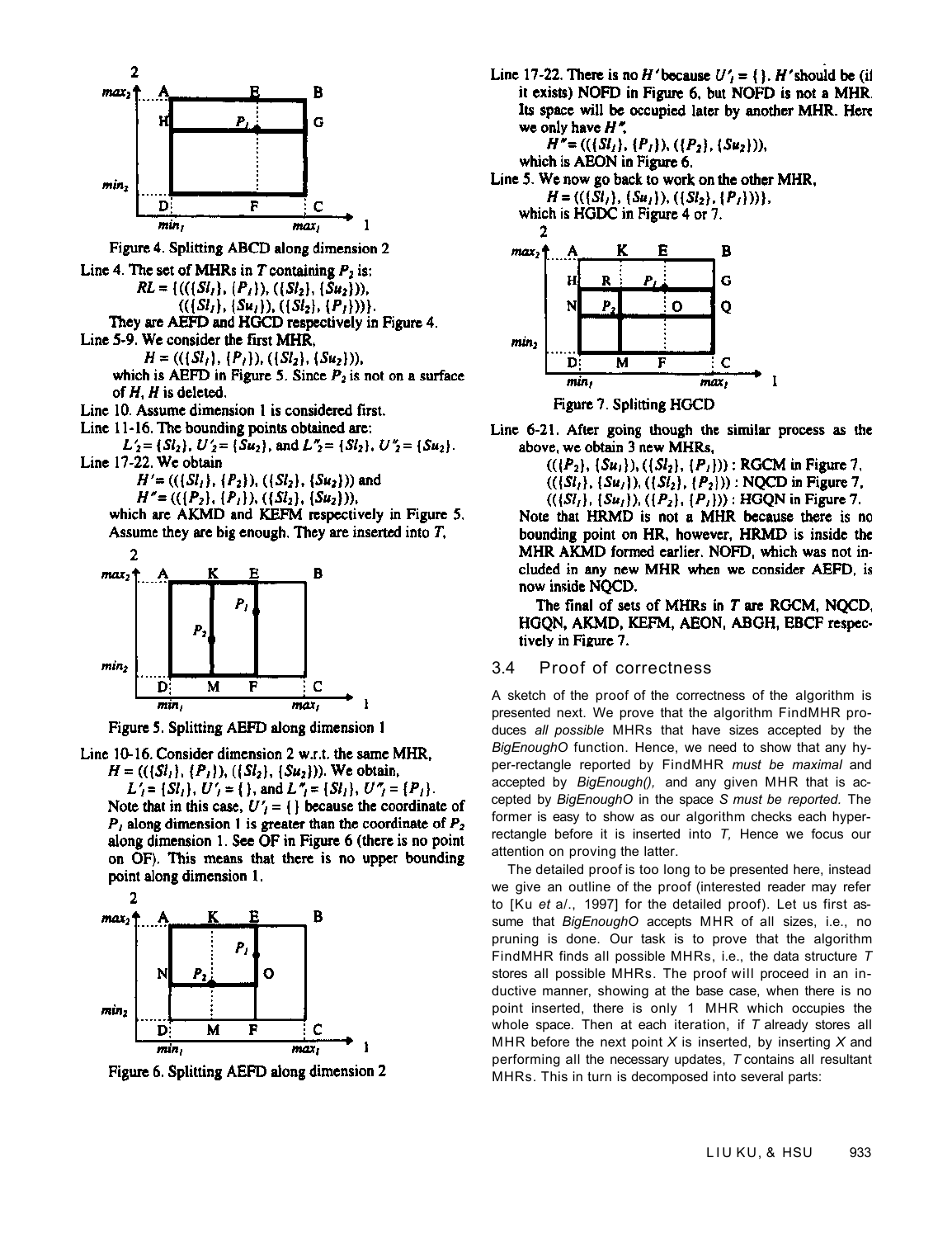- 1. Show that those MHRs in *T* not containing *X* will not be affected (which justifies the use of the function *ContainmentSearchO).*
- *2.* Show that those MHRs in *T* containing *X* will not be maximal anymore (which justifies why they are deleted).
- 3. Show that the new MHRs must be inside the union of the MHRs found by *ContainmentSearchi)* (which justifies why the new MHR are generated only from these MHR found).
- 4. Show that the new MHRs must touch *X* and all possible MHRs that touch *X* will be reported (which justifies the way the new MHRs are constructed).
- 5. Show that no identical MHRs can be generated using this algorithm (which justifies why we do not check for duplicates).

A final point is that in our algorithm, the newly generated MHR is always contained within the MHR from which it is derived from, hence it is safe to discard any MHR that is not accepted by *BigEnough()* (by the definition of *BigEnough()).*  With this, the correctness of the algorithm FindMHR is proved.

#### $3.5$ Run time complexity

Each insert and delete operation on  $T$  can be implemented in  $O((\log m)^2)$  amortized time, where there are  $O(m)$  number of MHRs stored in T. Containment search in T is done in  $O(\log$  $m + C$ ) where there are  $O(C)$  number of MHRs returned [Overmars and Leeuwen, 1982].

A loose bound on the total number of MHR (i.e., m) is  $O(n^{2(k-1)})$  since a possible MHR can be constructed by choosing  $2(k-1)$  points from the *n* points, to bound the  $k-1$ dimensions, and the bounding points for the last dimension is simply decided from the geometry. We also assume that the number of bounding points per MHR is small, thus the operation to compute  $L'_i$ ,  $U'_j$ ,  $L''_j$ ,  $L''_j$  is almost constant.

With this assumption, the algorithm runs in  $O(n(\log m +$ C) +  $nC(\log m)^2$  +  $nCk(\log m)^2$  +  $nCk^2$ ) which simplifies to  $O(nCk(\log m)^2 + nCk^2)$ . Since C is of  $O(m)$  and m is of  $O(n^{2k})$ <sup>2</sup>), the run time is simplified to  $O(n^{2k-l}k^3(\log n)^2)$ .

Although this complexity is high, in practice the number of sufficiently large MHRs is not many. Thus, computational cost is usually not a problem.

#### **Experimental Results** 4

The proposed algorithm is implemented in  $C++$ . Two sets of experiments have been conducted to test the efficiency and effectiveness of the algorithm in discovering the MHRs. The first set of experiments aims to show that the running time of the algorithm is reasonable. All the datasets are randomly generated. Some areas are intentionally left empty. But we have no knowledge about the existence of holes in other arcas. Here, we only present the results from the 3D datasets because they are more representative of the real-life situations. Holes of more than 3D are hard to understand (interested reader may refer to [Ku et al., 1997] for experimental results using higher dimensional datasets). Let  $X$ ,  $Y$ and Z denote the 3 dimensions. The resolution of  $X$ ,  $Y$  and  $Z$ is of an accuracy of up to 1/100. We run the first set of experiments on 3 different datasets. The lower and upper bounds for *X* and *Y* in all the three datasets are 0.00-23.00 and 0.00-17.00 respectively. The bounds for Z are 0.00- 20.00, 0.00-70.00 and 0.00-150.00 respectively for the three datasets. The planted empty areas are of the same size, 9, 6 and 9 along *X, Y* and Z dimensions respectively. Table 1 summarizes the run time results of the three datasets (running on Digital Alpha 8400 under normal loading conditions). Note that *T* (which stores all the MHRs) is currently implemented as a linked list.

Table 1. Results of the first Set of Experiments.

| Datal<br>set | No. of<br>points | Running time<br>$a:b-a$ mins, b secs |            | found       | No. of MHRs |
|--------------|------------------|--------------------------------------|------------|-------------|-------------|
|              |                  | $8 - 4 - 8$                          | 4-2-4      | $8 - 4 - 8$ | $4 - 2 - 4$ |
|              | 1427             | 0:02                                 | 0:06       | 85          | 2299        |
| 2            | 5064             | 0:15                                 | $\cdot$ 05 | 162         | 6925        |
| 3            | 10702            | - 10                                 | 6:17       | 260         | 13141       |

Column 1 indicates the dataset number. Column 2 shows the number of data points in each dataset. Column 3 gives the running times for finding all the MHRs that satisfy the minimal length requirements along the 3 dimensions. This column is further divided into two sub-columns. One of them shows the running times when the minimal lengths along *X, Y*  and Z dimensions of the MHRs are 8, 4 and 8 respectively (i.e., the bounds used by *BigEnoughQ).* The other shows the running times when the minimal length is reduced by half along each dimension (i.e., 4-2-4). Column 4 gives the number of MHRs discovered by the algorithm in each of the two situations. From the table, we see that when the minimal size of the MHR decreases, the time taken to find all the sufficiently large MHRs increases. We also see that as the number of data points increases, the time taken to find all the large MHRs also increases. In general, however, the relationship between the number of data points and the time taken to find all the large MHRs is complex because there are other factors that play a role, e.g., the density and/or the distribution of the data points, and the number of large MHRs that exist in the dataset. In all experiments, the running times are reasonable. In spite of the large number of discovered MHRs (both planted and unknown), many of them actually represent the same general regions with slight variations (slightly different sets of bounding points). In practice, post-processing can be performed to extract those general empty regions.

In the second set of experiments, we use a real-life disease dataset. This dataset has 7 continuous attributes, and 713 data points. The algorithm is run 8 times using different attribute combinations, i.e., combining 2, or 3 or 4 attributes. The minimal size of the MHRs in each experiment is specified by a doctor. The running times of all the tests are within 1 or 2 seconds.

In these experiments, a number of interesting holes are discovered. For example, it is suspected that if the systolic blood pressure (SBP) of a subject is high, then his/her disystolic blood pressure (DBP) is also high. A hole is discovered in the region of high SBP and low DBP. This hole confirms the suspected fact. Some holes are quite unexpected.